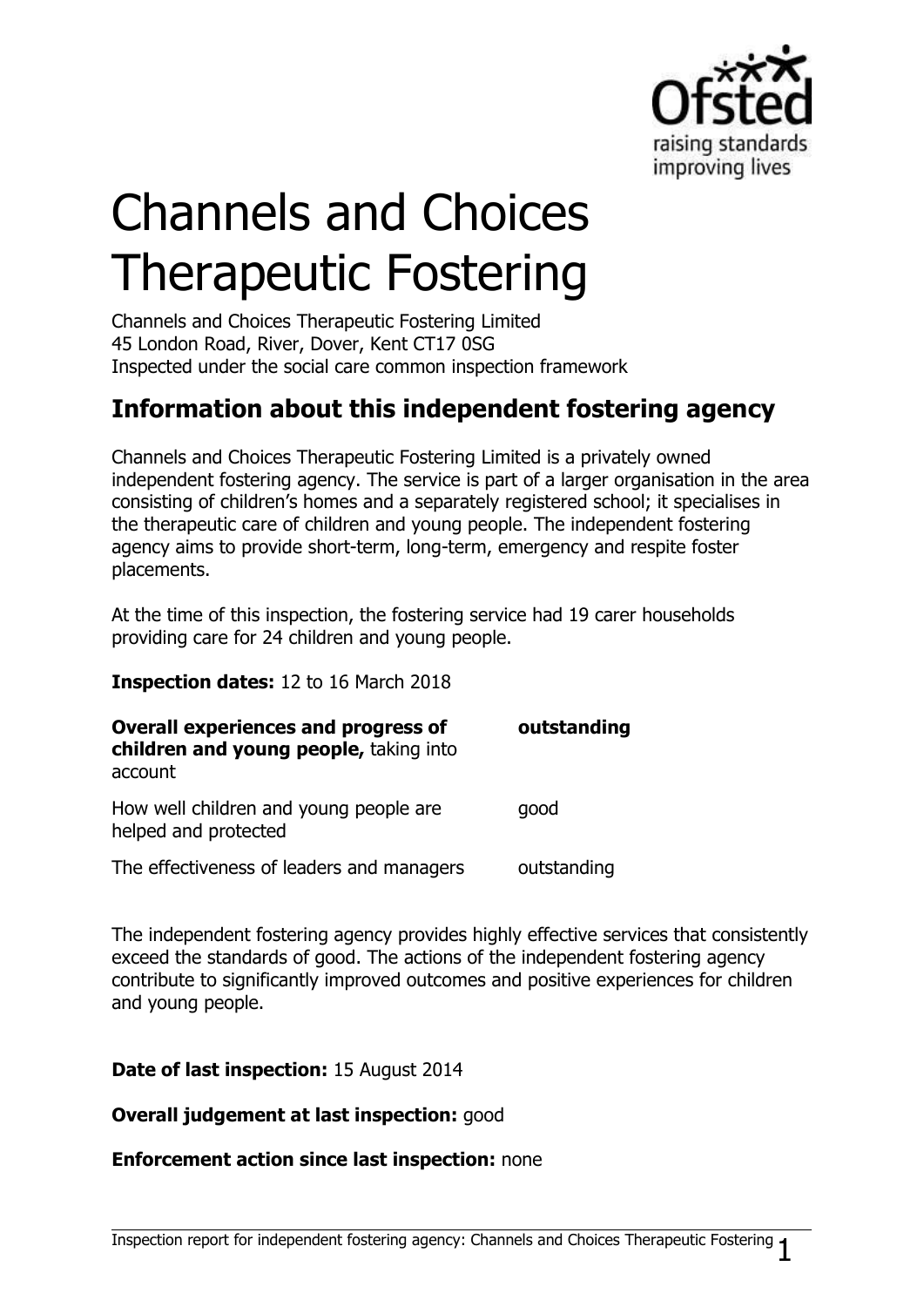

## **Key findings from this inspection**

This independent fostering agency is outstanding because:

- Children and young people benefit significantly from the care and support they receive while living with carers. They each make outstanding progress, developing essential life-enhancing skills that promote their resilience and equip them for adulthood.
- Staff and carers demonstrate a very good understanding of the needs and vulnerabilities of children placed with the agency. They use this knowledge to manage risks to children effectively, taking their age and ability into account.
- $\blacksquare$  The therapeutic approach that is followed by staff and carers is evident in every aspect of the agency's work with children and young people. They provide a childcentred approach to each aspect of support, focusing on the child's needs and wishes. Carers receive regular, specific support, which enables them to provide individualised care.
- Children and young people feel safe and valued by their carers and the agency staff. They build strong relationships and develop secure attachments and a sense of belonging.
- The registered manager has established a strong ethos of transparency and openness with clear lines of accountability and responsibility across the agency. All those working for the agency understand their roles in keeping children and young people safe. This includes providing each other with suitable challenge and voicing any concerns promptly.
- Managers, staff and foster carers are child focused. They aspire for those in their care to achieve the best they can. Each child's achievements, no matter how small, are celebrated.
- Children and young people develop and improve their confidence and emotional well-being through the intensive support and care. This enables them to develop positive skills and strategies which allow them to manage and express their emotions and feelings appropriately.
- Foster carers benefit from comprehensive support and training that equips them to develop their skills and provide a high standard of care for children.
- There are very well-established systems and processes for monitoring the work of the agency and driving improvement. Leaders and managers are very clear about their strengths and weakness, and there are plans in place to address areas of development.
- Leaders and managers have established a learning environment. They have strong links with academics and others who contribute to the development of research and practice. They provide education and advice to others outside of their organisation to improve and develop others' practice.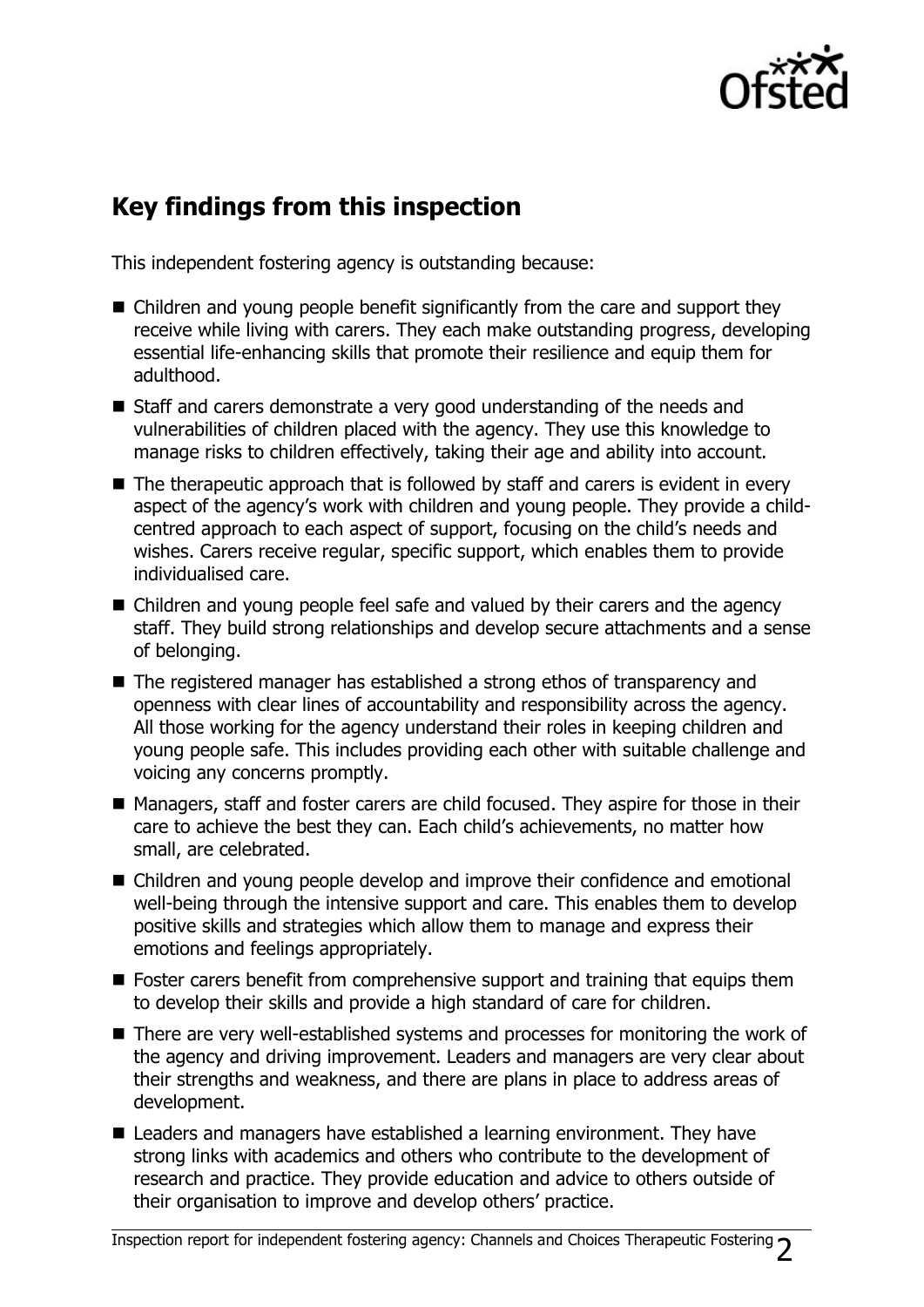

Leaders and managers have developed a successful, carefully thought through and planned service called 'Stepping Stones' that specialises in supporting children and young people to transition positively from the care of a children's home to a family environment. Children and young people who experience this make outstanding progress.

The independent fostering agency's areas for development :

- Leaders and managers have developed good quality children's quides, providing helpful information and advice. However, they have not formulated a version that is more accessible to those who have impaired learning or understanding.
- Records of incidents of behaviour management are detailed and thorough with robust oversight and evaluation. However, the views of those applying the intervention or measure are not routinely recorded.
- The panel completes an annual quality assurance review of the service, but the most recent report did not detail the collective evaluation of the panel members' views of the quality of reports presented to panel.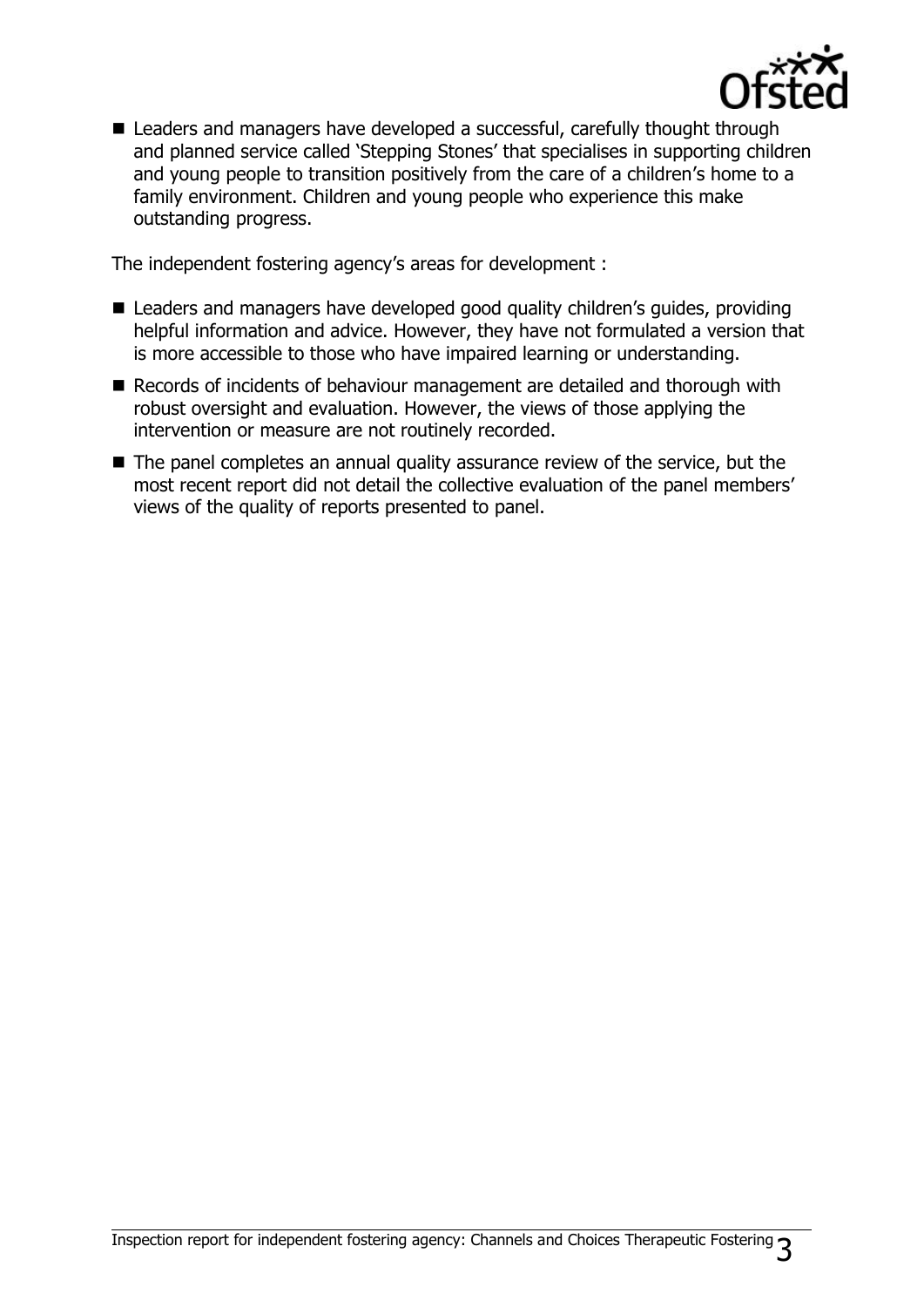

## **What does the independent fostering agency need to do to improve?**

## **Recommendations**

- Foster carers receive support on how to manage their responses and feelings arising from caring for children, particularly where children display very challenging behaviour, and understand how children's previous experiences can manifest in challenging behaviour specifically to evidence the views and thoughts of carers post incident regarding how effective their interventions have been to manage behaviour. (Fostering Service NMS 3.7)
- Panel/s provide quality assurance feedback to the fostering service provider on the quality of reports being presented to panel. (Fostering services NMS 14.2)
- Subject to the child's age and understanding, the fostering service ensures the child receives the Children's Guide at the point of placement and that the foster carer explains the contents of the Children's Guide in a way that is accessible (Fostering Services NMS 16.3). Specifically, ensure that a format for those who have limited cognition and understanding is available.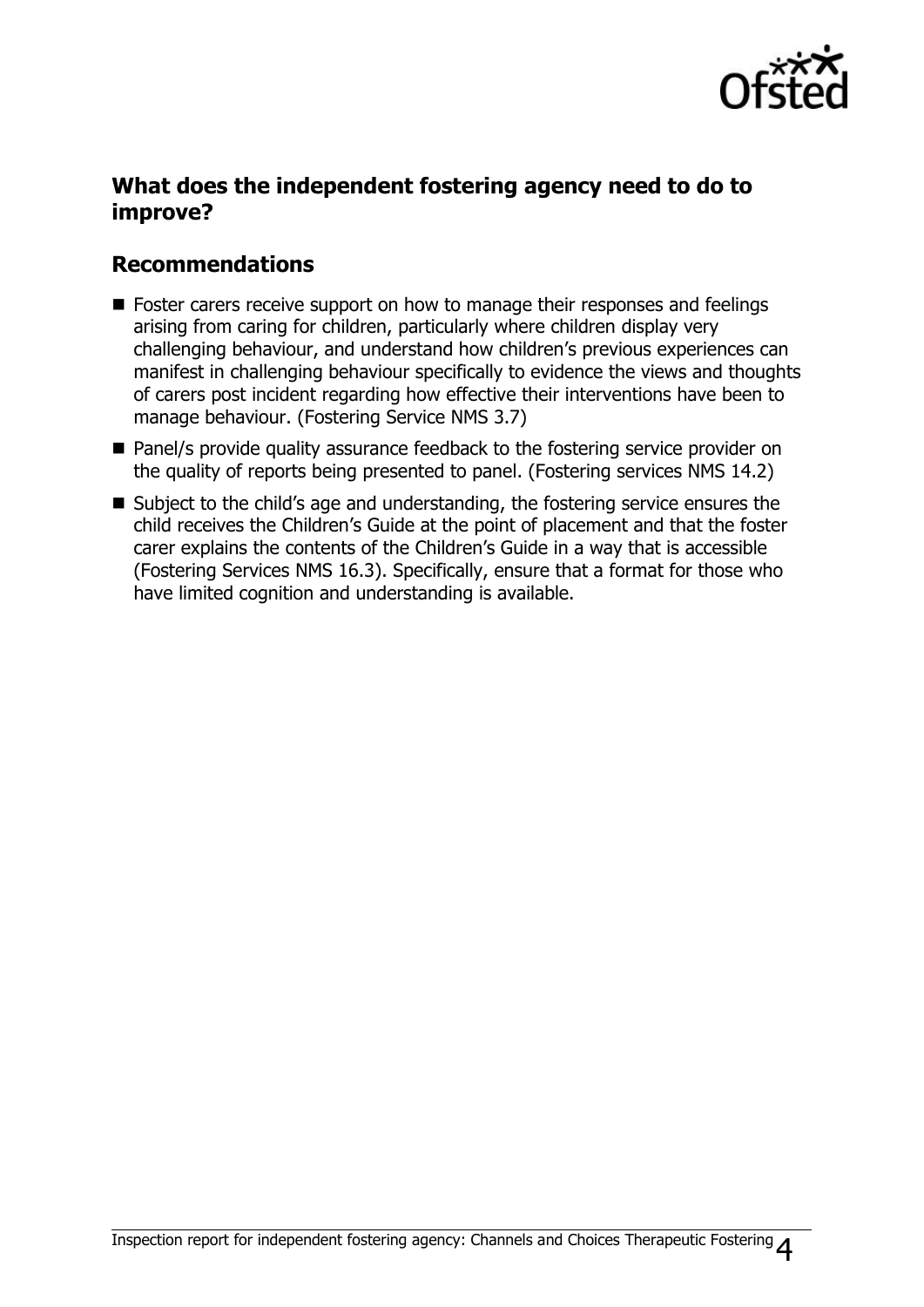

# **Inspection judgements**

### **Overall experiences and progress of children and young people: outstanding**

Children and young people make outstanding progress while living with Channels and Choices foster carers. Each child receives a very high standard of child-focused individual care. They benefit from their experiences, opportunities and the time spent with good-quality, skilled and knowledgeable foster carers. Children and young people make outstanding progress and develop essential life-enhancing skills that enhance their future life chances.

The well-thought-out support and care, which is established prior to a child arriving with carers, promotes positive outcomes and placement stability. The agency matching of children with foster carers is carefully considered and, due to supervising social workers' excellent knowledge of carers, matches are very positive. The multi-disciplinary collaborative approach that is facilitated and instilled by staff and carers ensures that all parties work seamlessly and collectively to support children to achieve their best outcomes, no matter how small progress may be.

All of those working for the agency demonstrate and follow the clear therapeutic approach, which is evident in every aspect of the support offered to children and young people. Carers are fully engaged in the approach, and this is apparent through their practice and the ways in which they support children and young people. In times of high anxiety and challenge, the immediate support that is provided to children, young people and carers is effective, followed by a positive 'rupture and repair' approach. This level of support has a positive impact on placement stability, resulting in very few placement breakdowns.

Children and young people engage in individual plans of therapy and support that are child led. They build strong, positive relationships of trust with carers, therapists and staff from the agency. Children and young people develop strategies which allow them to explore their previous experiences and traumas while learning how to express their thoughts, feelings and behaviours safely. This has a positive impact on their emotional well-being, resilience, confidence, self-esteem and future life chances. Children enjoy good support from foster carers to ensure that their health needs are met well. Foster carers are knowledgeable about the physical and mental health needs of children, and they successfully pursue the resources necessary to meet children's needs. Children and young people's emotional health and well-being are greatly improved through the therapeutic approach and therapy they engage in.

The agency and carers regularly seek children's views and wishes. They offer a variety of opportunities to children and young people to share their views about the care and plans that involve them. Children and young people are involved in the recruitment and training of carers and meet with staff at reviews and visits. The agency responds to requests made by children and young people. These are apparent in how the agency welcomes those arriving with foster carers for the first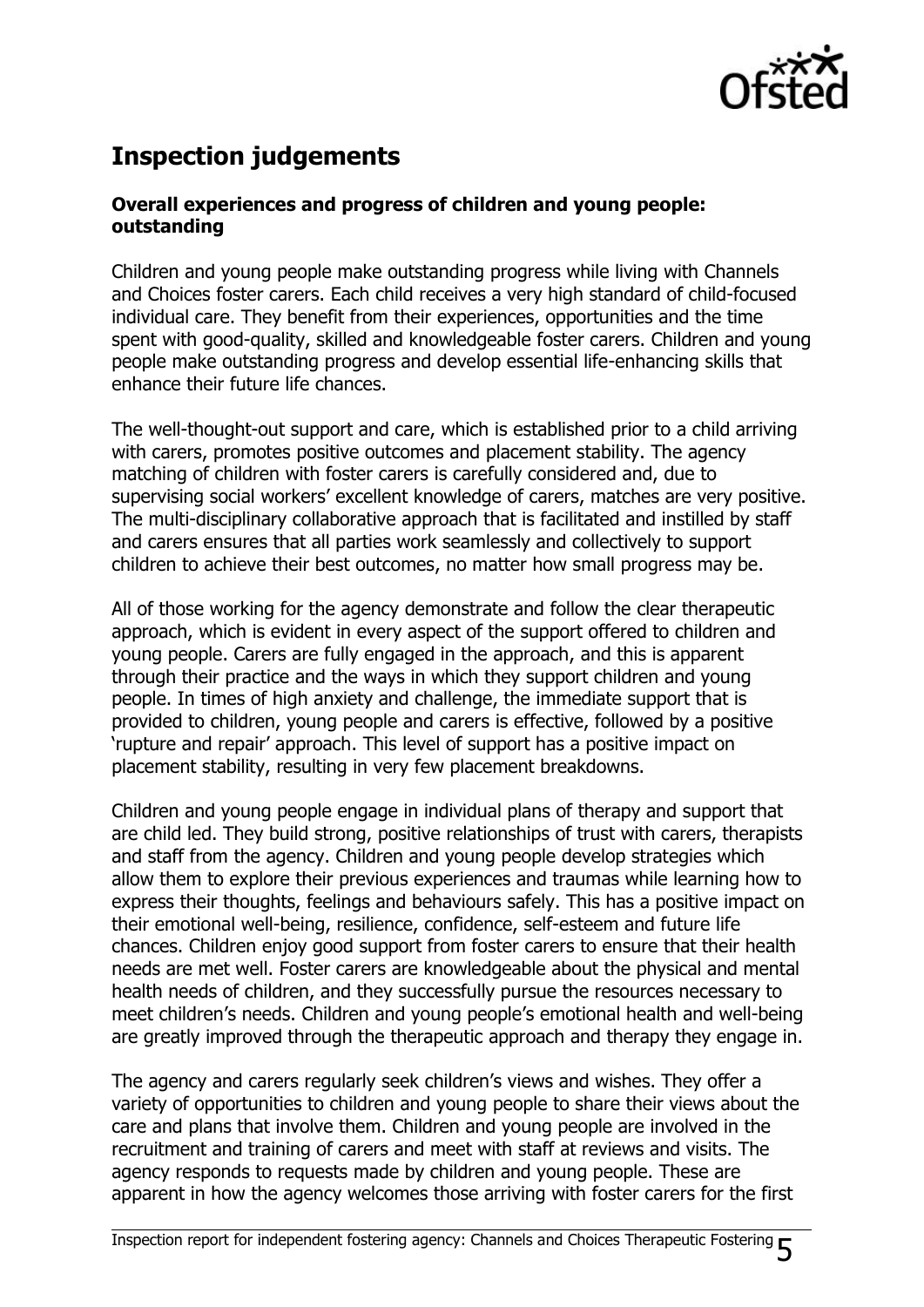

time.

Foster carers actively champion the cause of the children who live with them. They understand the significance of seemingly small things for children and strive to ensure that others do too, through effective information sharing. Staff consider children's and young people's wishes, feelings and choices in the initial stages of matching. They see the importance and significance of a child's journey and the child's need to make sense of it while understanding what the future holds. Children and young people said that they feel included and are part of the family.

Each child knows who to speak to if they are worried or upset or have a complaint. The children's guide are very informative and helpful with lots of useful information; however, the agency does not have a format for children who have lower cognitive function or ability.

Children and young people talk positively about their experiences and the opportunities afforded to them. They benefit from the wide range of activities which they engage in. Children and young people have developed new skills and have had positive achievements. A child has learned to ride a bike and to swim, another has accessed a social activity independently and a third has learned to use public transport independently. Activities and hobbies are actively encouraged in order to assist children and young people to develop essential life skills, confidence and selfesteem. They are encouraged to take age-appropriate risks, and they learn through making choices and having new experiences.

Foster carers see the value in education, training and employment, and they communicate this to children and young people. Staff and foster carers are swift to respond to situations in which provision is insufficient; carers advocate on behalf of children and young people to source appropriate provision. Young people are encouraged and supported to attend and engage with education and employment opportunities. Foster carers have been creative and innovative in developing childcentred plans that meet individual needs, wishes and interests. A young person is engaged in an apprenticeship, which they sought with lots of encouragement and support from their foster carers. The young person is achieving outstanding personal success.

Leaders and managers have developed their 'Stepping Stones' programme, which supports and prepares children and young people to transition from a children's home to a family environment. These are well-planned transitions, which have had positive outcomes. A commissioner of the service commented that it was the 'best thought-through plan and transition' they have ever witnessed, having a 'positive impact on the child and enabling them to feel safe and secure very quickly as they [have] been able to develop relationships with carers'. Young people who approach adulthood are supported to explore and consider their opportunities while they develop essential life and social skills.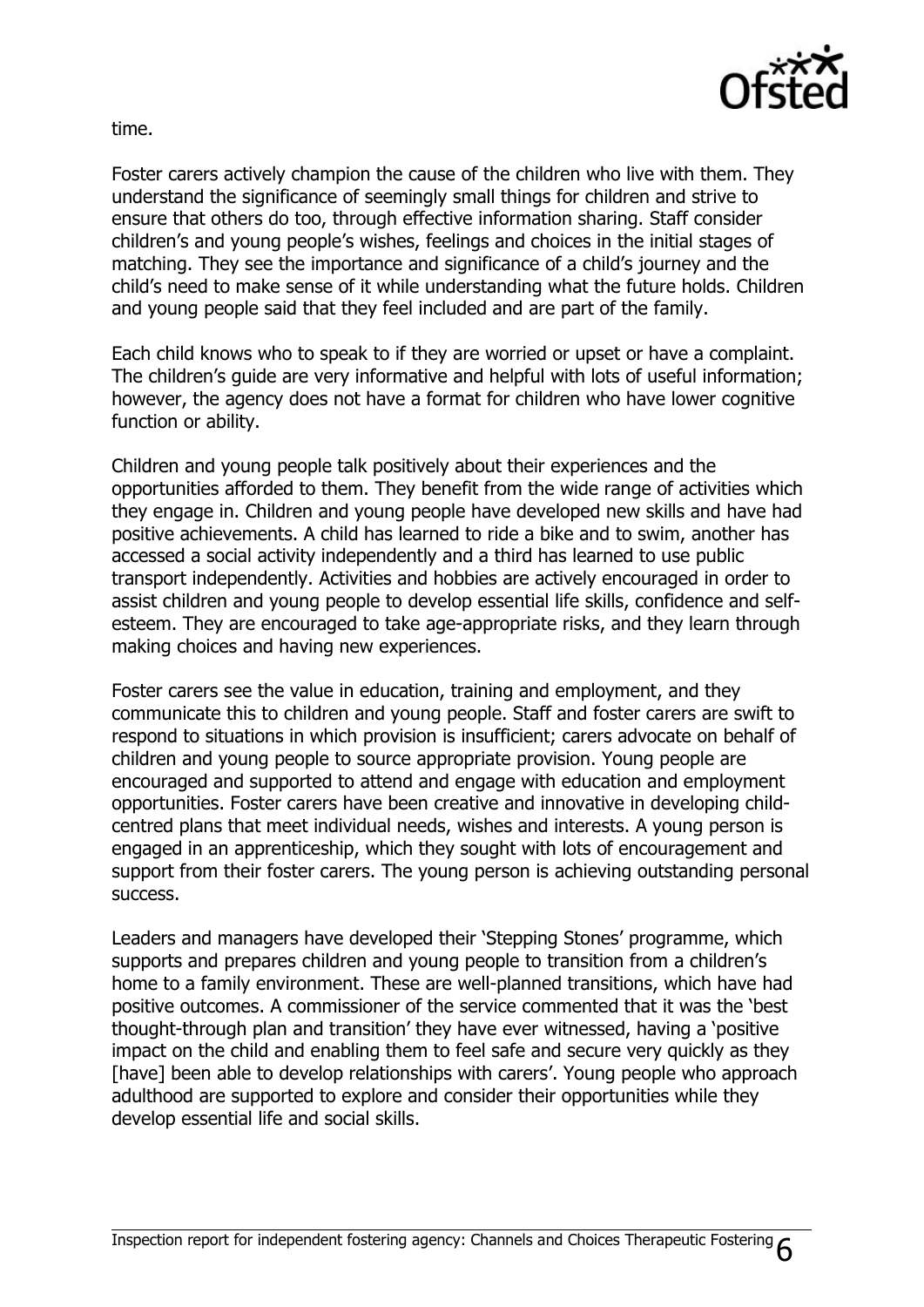

#### **How well children and young people are helped and protected: good**

The managers and staff embed safeguarding in all aspects of their work. The recruitment, assessment, supervision and training of foster carers are done with a focus on safeguarding children. Agency staff undertake unannounced visits to foster carers and provide a range of opportunities for children to talk with them alone.

Children and young people feel safe living with their foster carers and have adults they can trust and confide in. They are confident in raising concerns and talking to others about their worries and anxieties.

All staff and foster carers have a good understanding and awareness of risk and the required responses and actions. They are swift to identify and act to manage and minimise risk. Leaders and managers respond swiftly, and make referrals to other professionals when required. Records provide clarity and detail about concerns and actions with a good-quality evidence trail from instigation to outcome. Leaders and managers have formed effective relationships with others outside of the agency, including the Local Safeguarding Children Board and statutory agencies.

Managers, staff and foster carers have a good understanding of risk and effectively implement measures to reduce it. They talk knowledgeably about the measures and strategies that are in place to manage and minimise risk. They intend to review the risk assessment document to make it more user friendly and plan to include all of the proactive strategies that are used.

Children and young people receive education and advice from foster carers about risks and the impact of risk-taking behaviours. Carers spend time sourcing and seeking education and advice to prepare and educate children and young people. They use their learning from professional websites and other materials to inform discussions with young people, for example to ensure that they use the internet safely.

Foster carers' training focuses on de-escalation, crisis intervention and promoting positive behaviour. It also encourages foster carers to look behind the behaviour to work out what the child is communicating and to respond in the light of this. Staff source training and provide tailored support for foster carers faced with behaviour that significantly challenges them. Practical support includes day and overnight care provided by agency respite carers and, on occasion, staff. This enables foster carers to continue to care for children who communicate distress and trauma through their behaviour. The use of physical intervention is very rare.

Staff and foster carers focus on post-incident reflection to improve and sustain relationships through the 'rupture and repair' approach. Specific work is completed and facilitated by staff to explore, review and develop understanding about behaviours and its causes. Foster carers are educated and supported to develop insight about the impact of their response to behaviour and to consider the child's perspective. Foster carers record behaviour management measures and the child's view of the measure, though currently they do not record the foster carers' views or evaluation of how effective their intervention was. This misses an opportunity to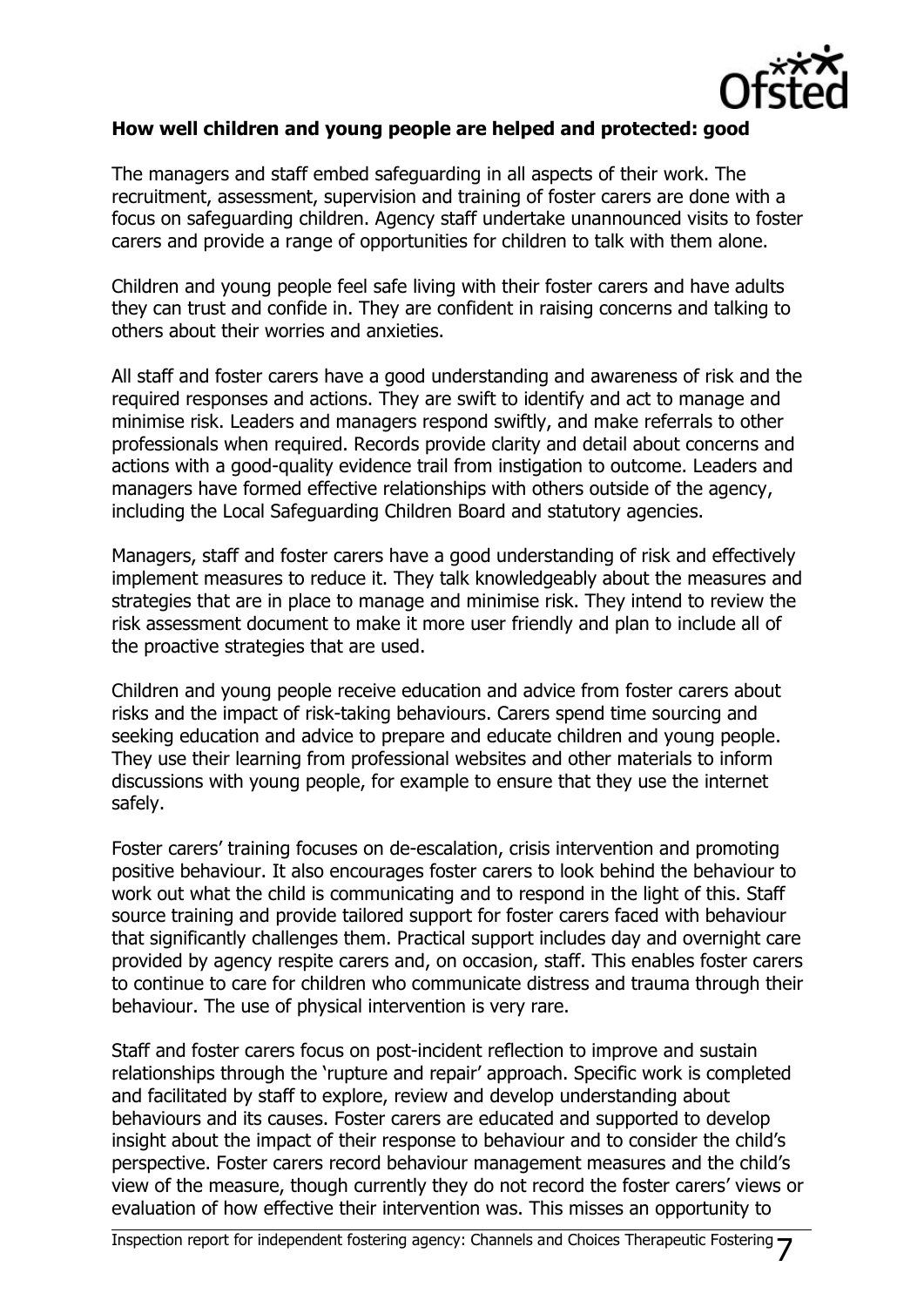

further reflect on their practice and strategies used.

Leaders, managers, staff and foster carers respond positively and assertively to incidents of missing. They manage episodes through a collaborative approach of reporting, seeking and referral to others. Young people who have been missing from care previously have reduced or eradicated this behaviour. Children and young people are welcomed back and foster carers ensure that they are safe and well.

Safer recruitment procedures are fully applied to ensure that only those deemed suitable work for the agency.

#### **The effectiveness of leaders and managers: outstanding**

The experienced, insightful and suitably qualified manager effectively leads and works in partnership with the small team. The team's information sharing is of a very high standard so that foster carers have confidence that whoever answers their call knows them, their family and their current circumstances. Foster carers described close working relationships with staff and with others who are involved in children and young people's care. One stated, 'I feel that they treat us as professionals, fully include us and engage openly with us about all aspects to collectively support children and young people.'

Leaders, managers, staff and foster carers inspire and aspire for each child in their care. They advocate on behalf of each child and young person to help them to achieve their best. They drive and lead the agency forward to achieve the aims, objectives and high standards through effective, transparent and honest working relationships. Leaders and managers gain the views of children, young people, foster carers and others outside to improve and develop their service.

The manager leads and supports the team to collectively review and reflect on practice and to develop and inform future interventions and support mechanisms through a non-judgemental approach. A foster carer stated, 'We are supported to explore and develop positive ways to support and guide children and young people.' Highly skilled, motivated, positive and dedicated foster carers are all engaged in this reflective review and development approach to their individual practice, which achieves highly positive relationships between them and the children and young people in their care.

Leaders and managers utilise a wide variety of effective systems to monitor and evaluate the quality of care provided to children and young people. The manager has met the recommendations of the last inspection. The senior management team monitors the work of the agency through regular review meetings. Managers keep essential aspects of the agency under review and take effective action when necessary. They regularly review the agency's development plan, which details the agency's weaknesses, and actions to improve them are identified. Senior managers detail their goals and aspirations with clarity about when aims will be achieved.

The manager has knowledge of each child and has formed very good relationships with children, young people and foster carers. The infrastructure of the agency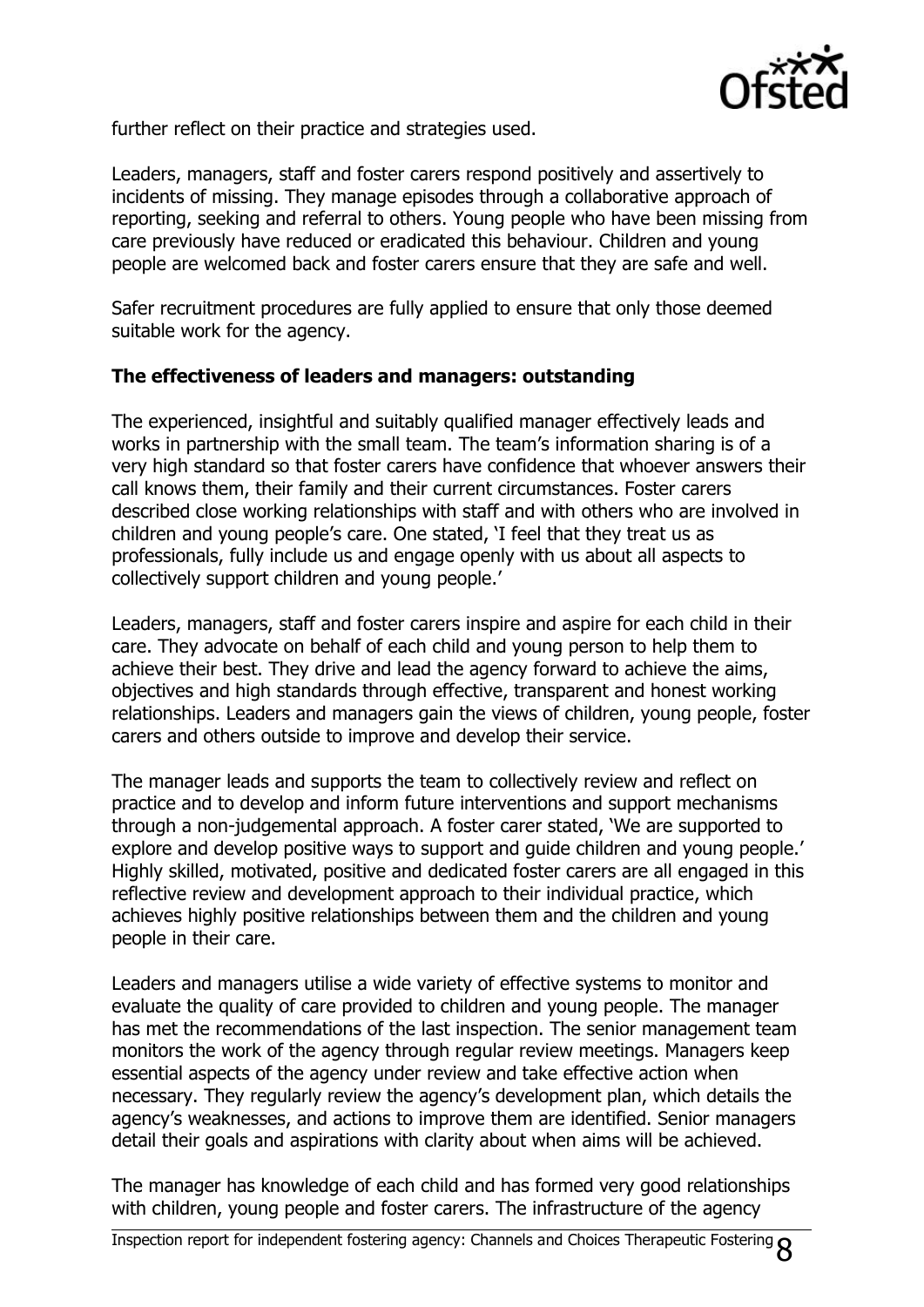

provides support when needed to foster carers, and responses to foster carers in times of challenge are swift, which enables them to feel safe, protected and supported to meet their responsibilities. Foster carers are very well supported by the agency through regular supervision, support groups and good-quality contact with the agency. They feel valued. The supervision recording format supports foster carers in evidencing their work and so directly contributes to their timely achievement of the development standards for foster carers.

An experienced chair, who through training has developed the skills of panel members, leads the established panel. Panel members have actively improved the quality of their analysis and evidence of exploration and the recommendation process. This is evidenced through the quality of panel questioning and minutes. Panel members are thorough in their analysis of assessments and annual reviews. The quality assurance function of panel is well evidenced. The chair prepares annual panel reports, but the most recent one lacked evidence of any analysis of the feedback questionnaires completed by panel members.

The agency has developed an innovative and creative programme that actively supports and prepares children and young people to transition into a family setting from a children's home environment. The programme is held in high regard by placing authorities; one local authority social worker said, 'The Stepping Stones programme is defying previous thoughts that such traumatised children could not be rehabilitated back into a family. The agency, through their child-focused, clear positive support, care and planning have rehabilitated children back into family settings with very positive outcomes achieved.' The quality of professional relationships with all stakeholders is a real strength of the agency. The joint working approach is evident throughout all aspects of the agency's support and plans. Commissioners, in particular, are very complimentary about their engagement, and the flexible and child-focused approach.

The agency works alongside others, sharing its practice and experiences with others to promote and improve the practice, knowledge and insight of others who are working in the sector.

Staff are well supported through regular and effective case management and clinical supervision, appraisals, team meetings and reflective learning sessions. Staff have access to a wide variety of training appropriate to their roles and reflective of the needs of the children and young people that their foster carers support. Staff and foster carers often train together, and all talk positively about the value of this. Staff are encouraged to develop professionally, exploring areas of personal interest that will also support the development of the agency. Good-quality safeguarding training that is accessed by all staff, foster carers and panel members ensures that all are well informed about local and national themes and risk factors.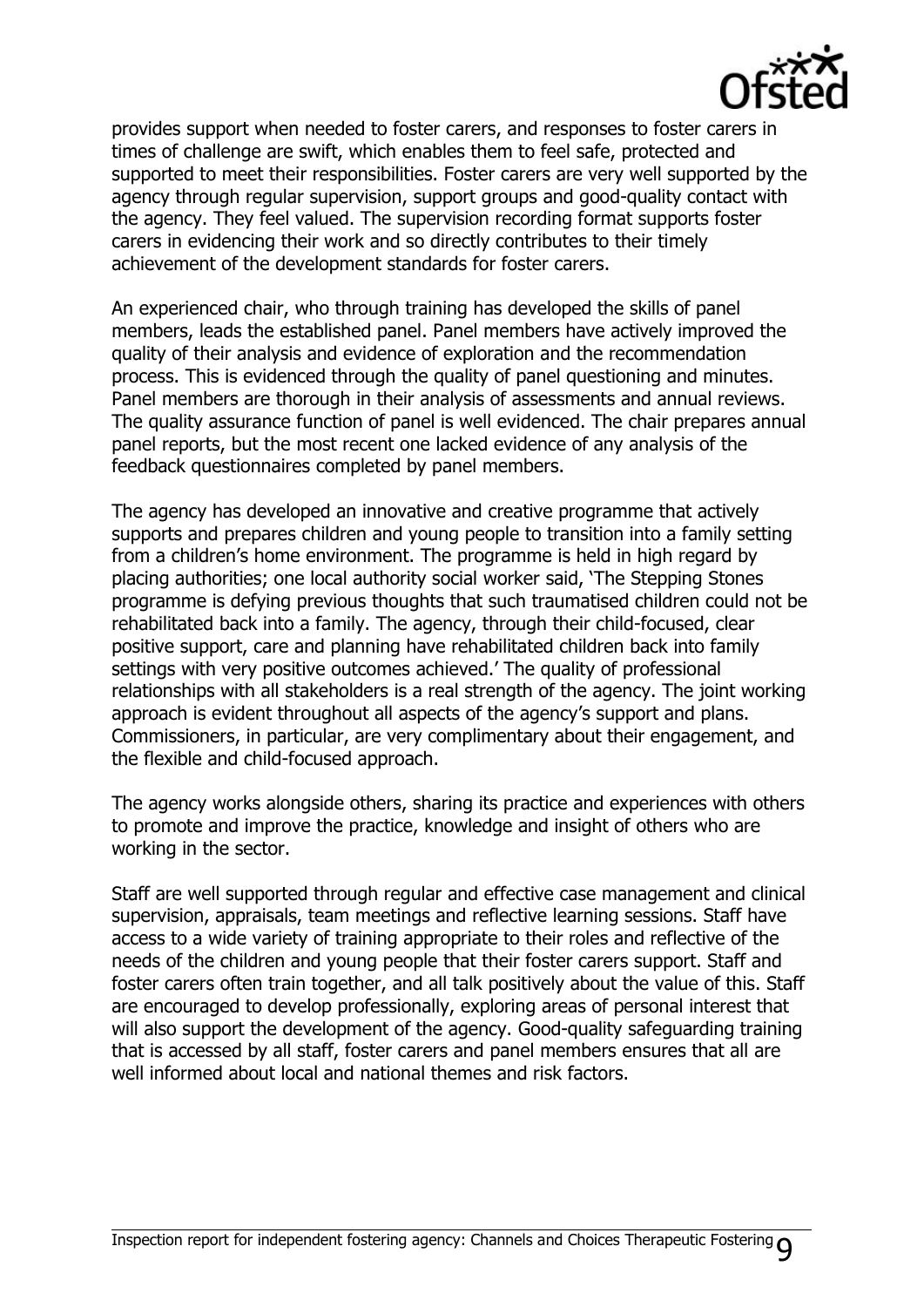

## **Information about this inspection**

Inspectors have looked closely at the experiences and progress of children and young people. Inspectors considered the quality of work and the differences made to the lives of children and young people. They watched how professional staff work with children and young people and each other and discussed the effectiveness of help and care provided. Wherever possible, they talked to children and young people and their families. In addition, the inspectors have tried to understand what the independent fostering agency knows about how well it is performing, how well it is doing and what difference it is making for the children and young people whom it is trying to help, protect and look after.

Using the 'Social care common inspection framework', this inspection was carried out under the Care Standards Act 2000 to assess the effectiveness of the service, how it meets the core functions of the service as set out in legislation, and to consider how well it complies with the Fostering Services (England) Regulations 2011 and the national minimum standards.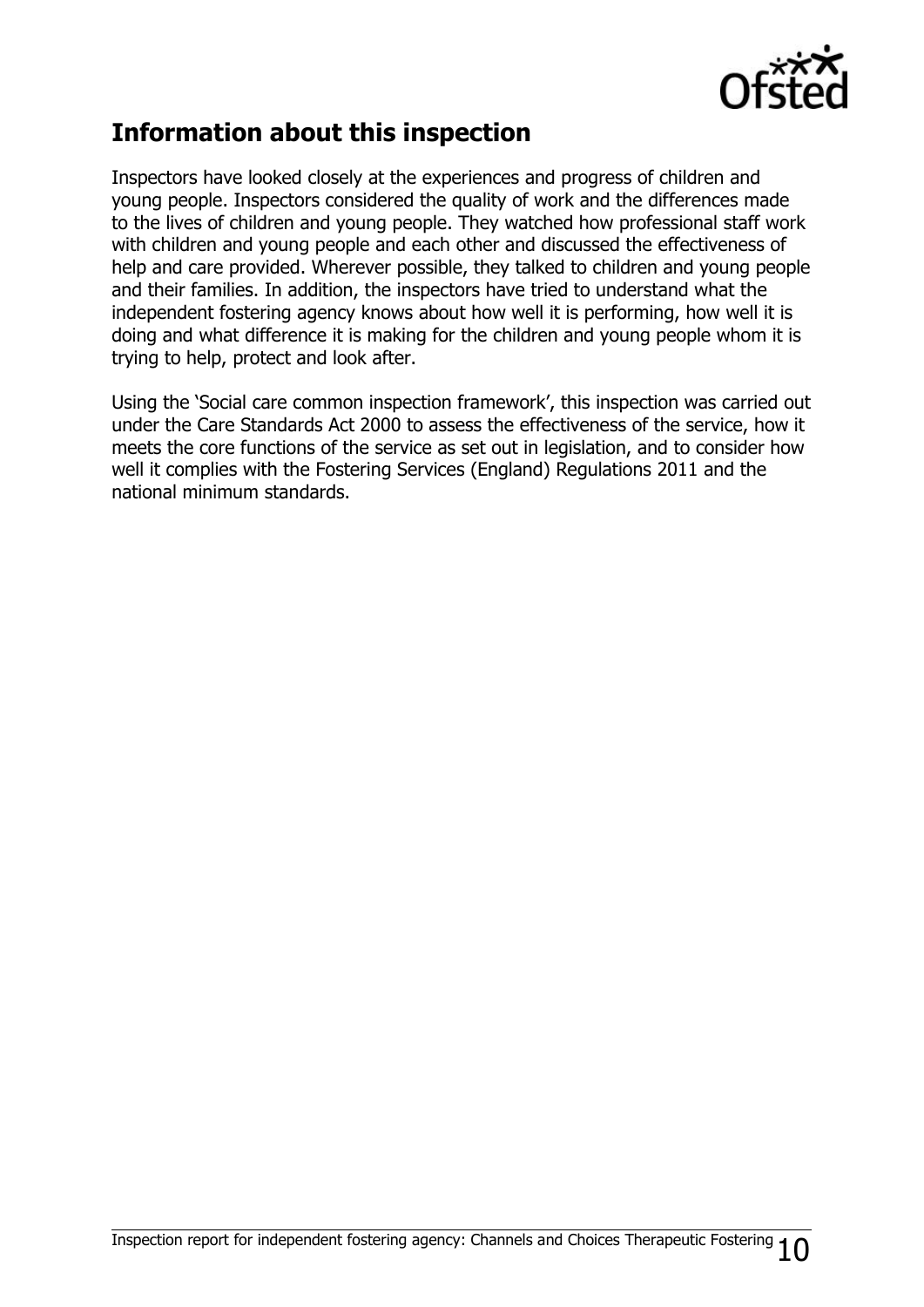

## **Independent fostering agency details**

**Unique reference number:** SC463937

**Registered provider:** Channels and Choices Therapeutic Fostering Limited

**Registered provider address:** 45 London Road, River, Dover, Kent CT17 0SG

**Responsible individual:** Ross Barnett

**Registered manager:** Jacoba Neil

**Telephone number:** 01304 820028

**Email address:** Fostering@channelsandchoices.co.uk

## **Inspector**

Amanda Maxwell, social care inspector